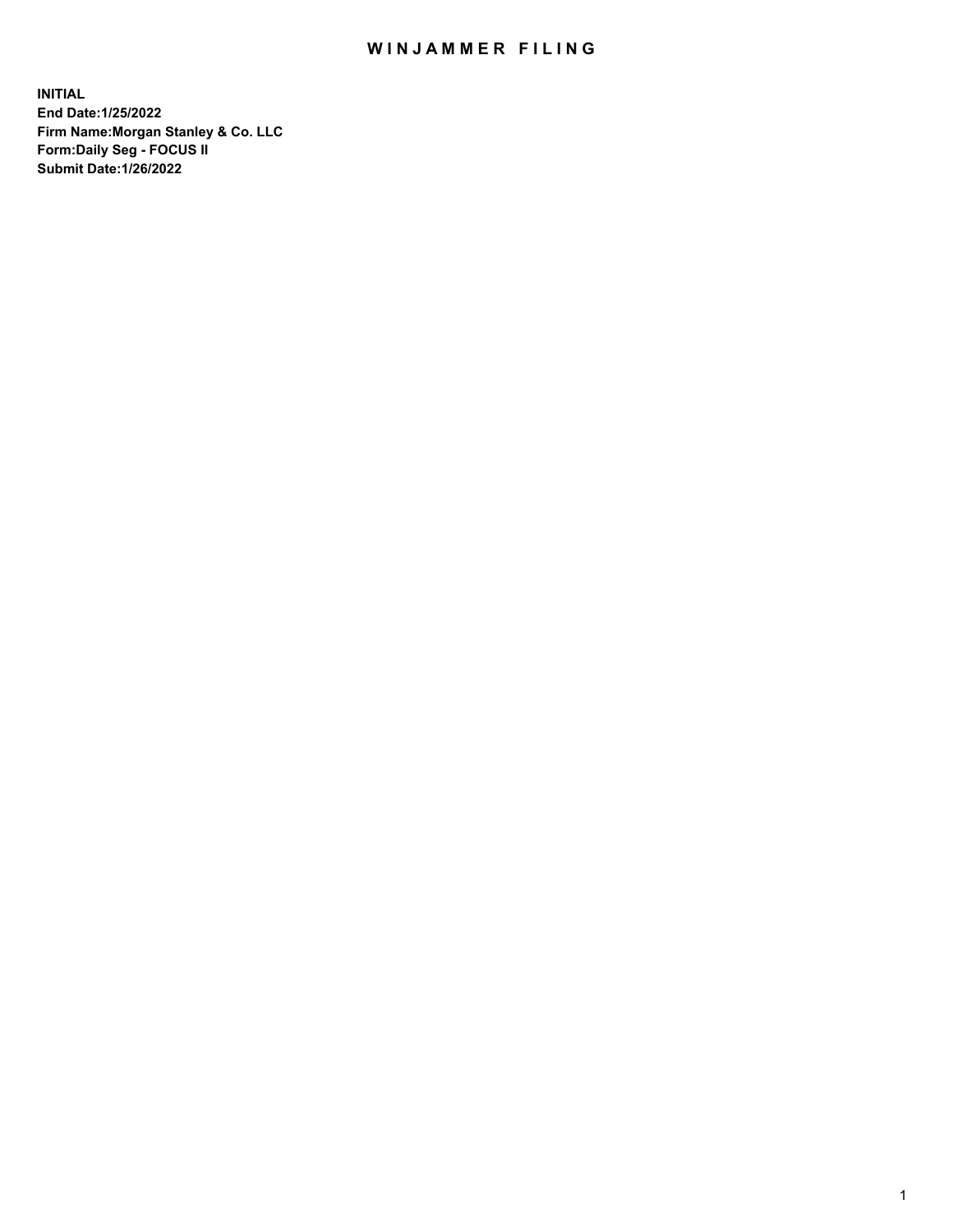**INITIAL End Date:1/25/2022 Firm Name:Morgan Stanley & Co. LLC Form:Daily Seg - FOCUS II Submit Date:1/26/2022 Daily Segregation - Cover Page**

| Name of Company                                                                                                                                                                                                                                                                                                                | Morgan Stanley & Co. LLC                                |
|--------------------------------------------------------------------------------------------------------------------------------------------------------------------------------------------------------------------------------------------------------------------------------------------------------------------------------|---------------------------------------------------------|
| <b>Contact Name</b>                                                                                                                                                                                                                                                                                                            | <b>Ikram Shah</b>                                       |
| <b>Contact Phone Number</b>                                                                                                                                                                                                                                                                                                    | 212-276-0963                                            |
| <b>Contact Email Address</b>                                                                                                                                                                                                                                                                                                   | Ikram.shah@morganstanley.com                            |
| FCM's Customer Segregated Funds Residual Interest Target (choose one):<br>a. Minimum dollar amount: ; or<br>b. Minimum percentage of customer segregated funds required:% ; or<br>c. Dollar amount range between: and; or<br>d. Percentage range of customer segregated funds required between:% and%.                         | 235,000,000<br><u>0</u><br><u>00</u><br><u>00</u>       |
| FCM's Customer Secured Amount Funds Residual Interest Target (choose one):<br>a. Minimum dollar amount: ; or<br>b. Minimum percentage of customer secured funds required:%; or<br>c. Dollar amount range between: and; or<br>d. Percentage range of customer secured funds required between:% and%.                            | 140,000,000<br><u>0</u><br><u>0 0</u><br>0 <sub>0</sub> |
| FCM's Cleared Swaps Customer Collateral Residual Interest Target (choose one):<br>a. Minimum dollar amount: ; or<br>b. Minimum percentage of cleared swaps customer collateral required:% ; or<br>c. Dollar amount range between: and; or<br>d. Percentage range of cleared swaps customer collateral required between:% and%. | 92,000,000<br><u>0</u><br><u>00</u><br>00               |

Attach supporting documents CH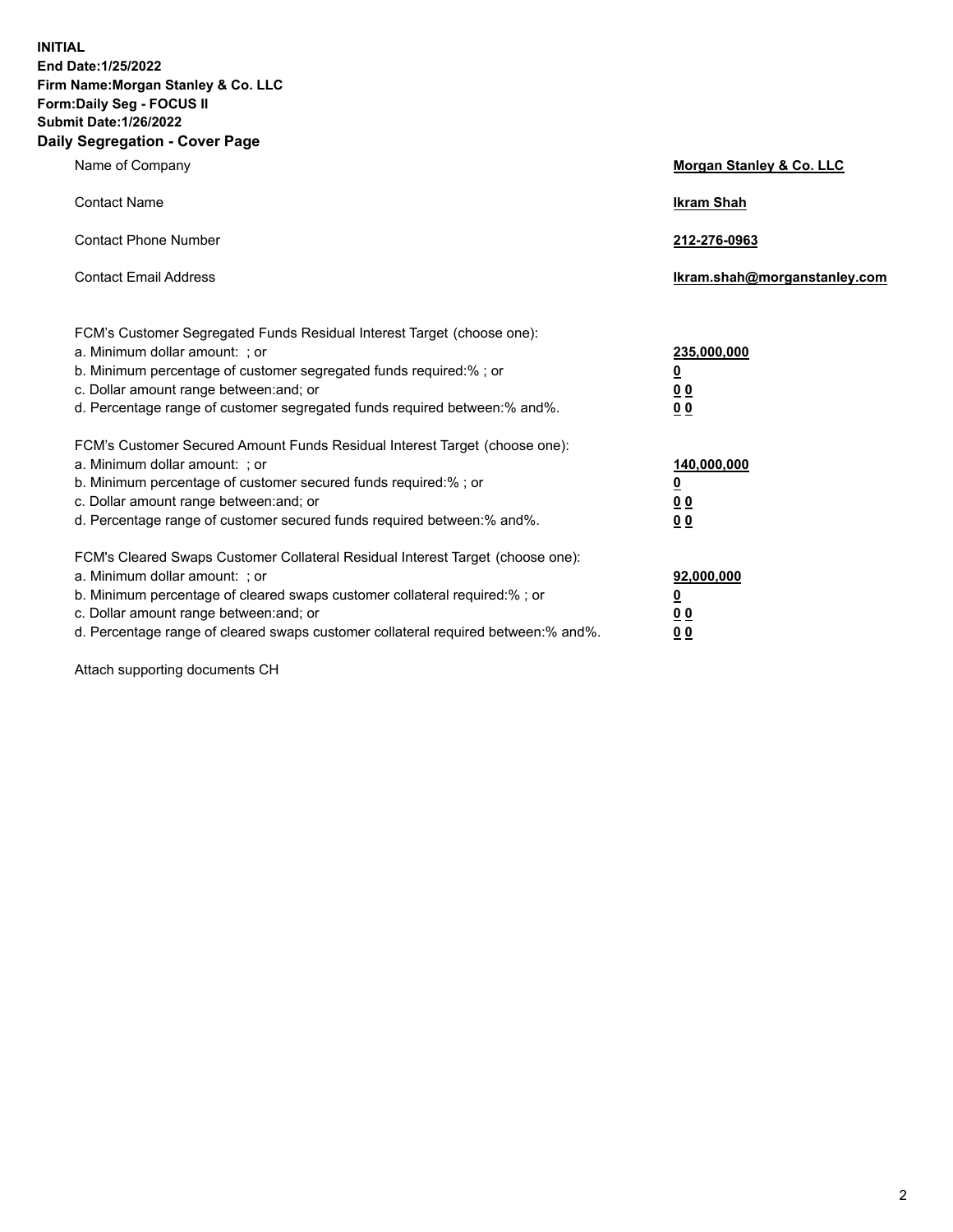## **INITIAL End Date:1/25/2022 Firm Name:Morgan Stanley & Co. LLC Form:Daily Seg - FOCUS II Submit Date:1/26/2022 Daily Segregation - Secured Amounts**

Foreign Futures and Foreign Options Secured Amounts Amount required to be set aside pursuant to law, rule or regulation of a foreign government or a rule of a self-regulatory organization authorized thereunder 1. Net ledger balance - Foreign Futures and Foreign Option Trading - All Customers A. Cash **5,423,982,051** [7315] B. Securities (at market) **1,899,902,566** [7317] 2. Net unrealized profit (loss) in open futures contracts traded on a foreign board of trade **459,249,075** [7325] 3. Exchange traded options a. Market value of open option contracts purchased on a foreign board of trade **31,992,730** [7335] b. Market value of open contracts granted (sold) on a foreign board of trade **-20,922,126** [7337]

- 4. Net equity (deficit) (add lines 1. 2. and 3.) **7,794,204,296** [7345]
- 5. Account liquidating to a deficit and account with a debit balances gross amount **50,731,789** [7351] Less: amount offset by customer owned securities **-47,957,197** [7352] **2,774,592**
- 6. Amount required to be set aside as the secured amount Net Liquidating Equity Method (add lines 4 and 5)
- 7. Greater of amount required to be set aside pursuant to foreign jurisdiction (above) or line 6.

## FUNDS DEPOSITED IN SEPARATE REGULATION 30.7 ACCOUNTS

- 1. Cash in banks
	- A. Banks located in the United States **448,859,808** [7500]
	- B. Other banks qualified under Regulation 30.7 **305,189,644** [7520] **754,049,452**
- 2. Securities
	- A. In safekeeping with banks located in the United States **548,829,730** [7540]
	- B. In safekeeping with other banks qualified under Regulation 30.7 **119,508,676** [7560] **668,338,406**
- 3. Equities with registered futures commission merchants
	-
	- B. Securities **0** [7590]
	- C. Unrealized gain (loss) on open futures contracts **1,666,084** [7600]
	- D. Value of long option contracts **0** [7610]
	- E. Value of short option contracts **0** [7615] **9,097,751** [7620]
- 4. Amounts held by clearing organizations of foreign boards of trade
	-
	- B. Securities **0** [7650]
	- C. Amount due to (from) clearing organization daily variation **0** [7660]
	- D. Value of long option contracts **0** [7670]
	- E. Value of short option contracts **0** [7675] **0** [7680]
- 5. Amounts held by members of foreign boards of trade
	-
	-
	- C. Unrealized gain (loss) on open futures contracts **457,582,991** [7720]
	- D. Value of long option contracts **31,992,730** [7730]
	- E. Value of short option contracts **-20,922,126** [7735] **6,622,440,547**
- 6. Amounts with other depositories designated by a foreign board of trade **0** [7760]
- 7. Segregated funds on hand **0** [7765]
- 8. Total funds in separate section 30.7 accounts **8,053,926,156** [7770]
- 9. Excess (deficiency) Set Aside for Secured Amount (subtract line 7 Secured Statement Page 1 from Line 8)
- 10. Management Target Amount for Excess funds in separate section 30.7 accounts **140,000,000** [7780]
- 11. Excess (deficiency) funds in separate 30.7 accounts over (under) Management Target **116,947,268** [7785]

**0** [7305]

[7354] **7,796,978,888** [7355]

**7,796,978,888** [7360]

[7530]

[7570]

A. Cash **7,431,667** [7580]

A. Cash **0** [7640]

 A. Cash **4,922,222,792** [7700] B. Securities **1,231,564,160** [7710] [7740] **256,947,268** [7380]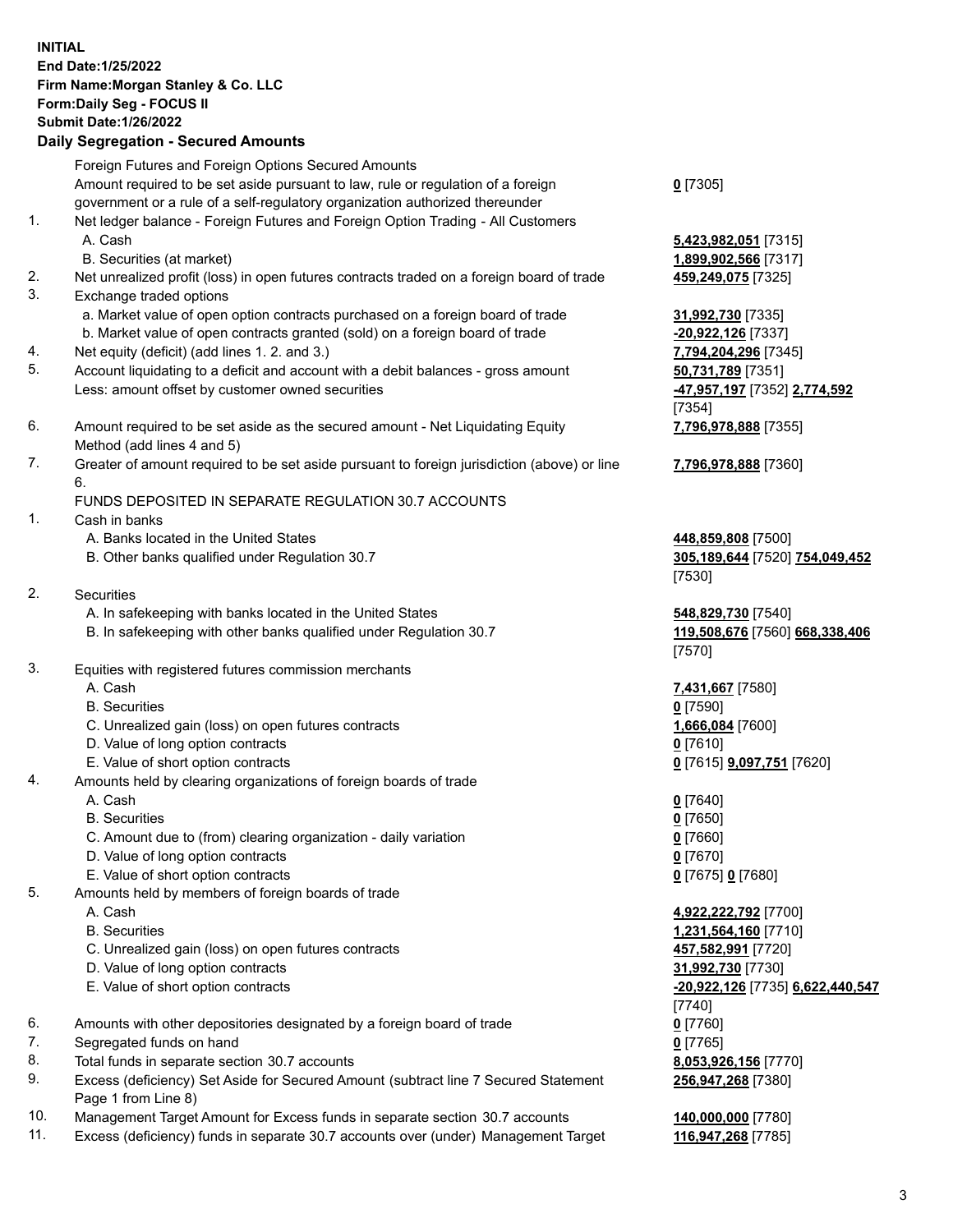**INITIAL End Date:1/25/2022 Firm Name:Morgan Stanley & Co. LLC Form:Daily Seg - FOCUS II Submit Date:1/26/2022 Daily Segregation - Segregation Statement** SEGREGATION REQUIREMENTS(Section 4d(2) of the CEAct) 1. Net ledger balance A. Cash **19,451,788,090** [7010] B. Securities (at market) **6,808,094,843** [7020] 2. Net unrealized profit (loss) in open futures contracts traded on a contract market **-3,369,557,971** [7030] 3. Exchange traded options A. Add market value of open option contracts purchased on a contract market **1,191,741,802** [7032] B. Deduct market value of open option contracts granted (sold) on a contract market **-699,551,749** [7033] 4. Net equity (deficit) (add lines 1, 2 and 3) **23,382,515,015** [7040] 5. Accounts liquidating to a deficit and accounts with debit balances - gross amount **479,573,663** [7045] Less: amount offset by customer securities **-461,503,495** [7047] **18,070,168** [7050] 6. Amount required to be segregated (add lines 4 and 5) **23,400,585,183** [7060] FUNDS IN SEGREGATED ACCOUNTS 7. Deposited in segregated funds bank accounts A. Cash **2,513,329,186** [7070] B. Securities representing investments of customers' funds (at market) **0** [7080] C. Securities held for particular customers or option customers in lieu of cash (at market) **1,012,373,223** [7090] 8. Margins on deposit with derivatives clearing organizations of contract markets A. Cash **13,586,970,545** [7100] B. Securities representing investments of customers' funds (at market) **0** [7110] C. Securities held for particular customers or option customers in lieu of cash (at market) **5,640,362,606** [7120] 9. Net settlement from (to) derivatives clearing organizations of contract markets **390,606,501** [7130] 10. Exchange traded options A. Value of open long option contracts **1,191,741,802** [7132] B. Value of open short option contracts **-699,551,749** [7133] 11. Net equities with other FCMs A. Net liquidating equity **4,164,332** [7140] B. Securities representing investments of customers' funds (at market) **0** [7160] C. Securities held for particular customers or option customers in lieu of cash (at market) **0** [7170] 12. Segregated funds on hand **155,359,014** [7150] 13. Total amount in segregation (add lines 7 through 12) **23,795,355,460** [7180] 14. Excess (deficiency) funds in segregation (subtract line 6 from line 13) **394,770,277** [7190] 15. Management Target Amount for Excess funds in segregation **235,000,000** [7194]

16. Excess (deficiency) funds in segregation over (under) Management Target Amount Excess

**159,770,277** [7198]